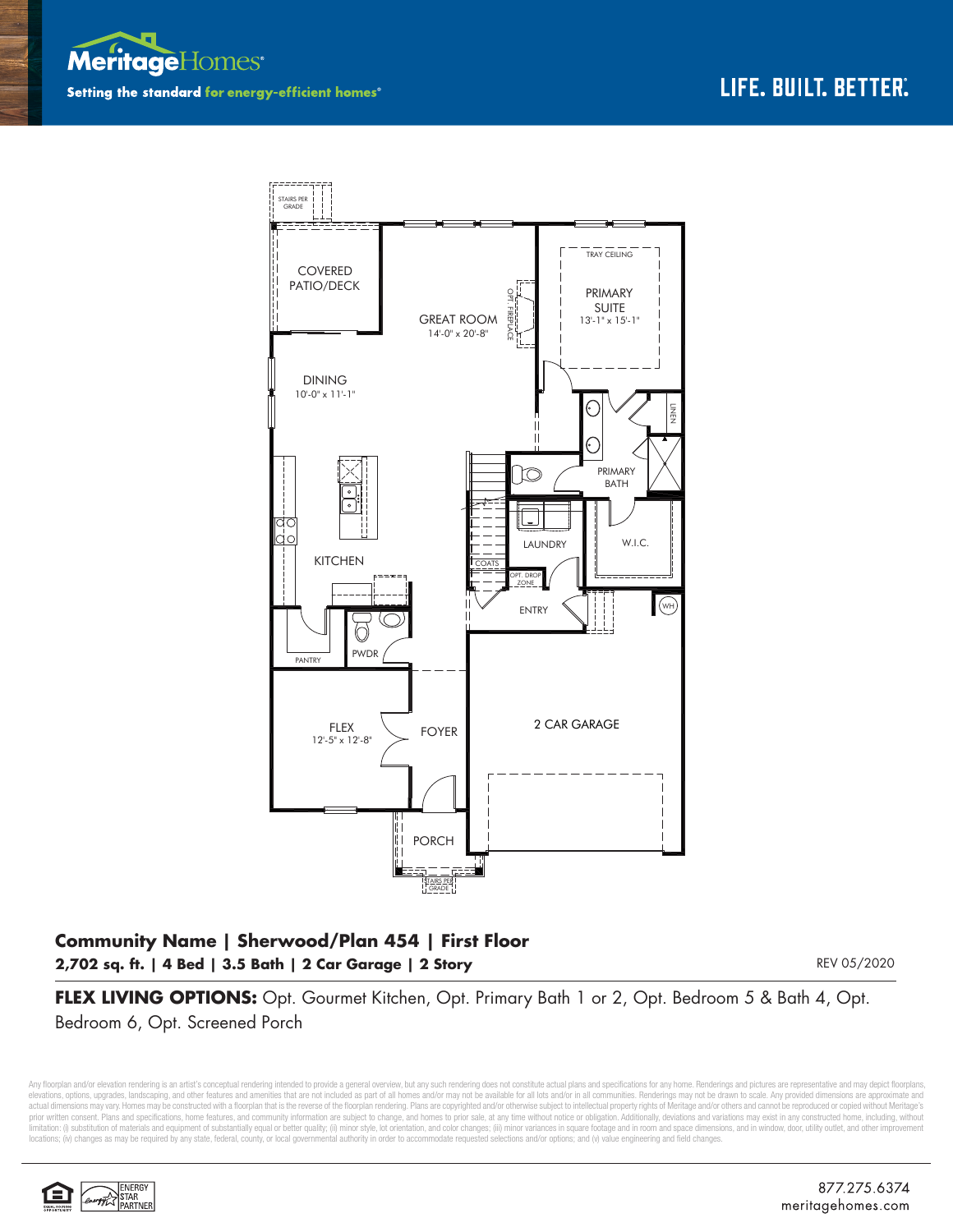



## **Community Name | Sherwood/Plan 454 | Second Floor 2,702 sq. ft. | 4 Bed | 3.5 Bath | 2 Car Garage | 2 Story**

REV 05/2020

**FLEX LIVING OPTIONS:** Opt. Gourmet Kitchen, Opt. Primary Bath 1 or 2, Opt. Bedroom 5 & Bath 4, Opt. Bedroom 6, Opt. Screened Porch

Any floorplan and/or elevation rendering is an artist's conceptual rendering intended to provide a general overview, but any such rendering does not constitute actual plans and specifications for any home. Renderings and p elevations, options, upgrades, landscaping, and other features and amenities that are not included as part of all homes and/or may not be available for all lots and/or in all communities. Renderings may not be drawn to sca limitation: (i) substitution of materials and equipment of substantially equal or better quality; (ii) minor style, lot orientation, and color changes; (iii) minor variances in square footage and in room and space dimensio locations; (iv) changes as may be required by any state, federal, county, or local governmental authority in order to accommodate requested selections and/or options; and (v) value engineering and field changes.